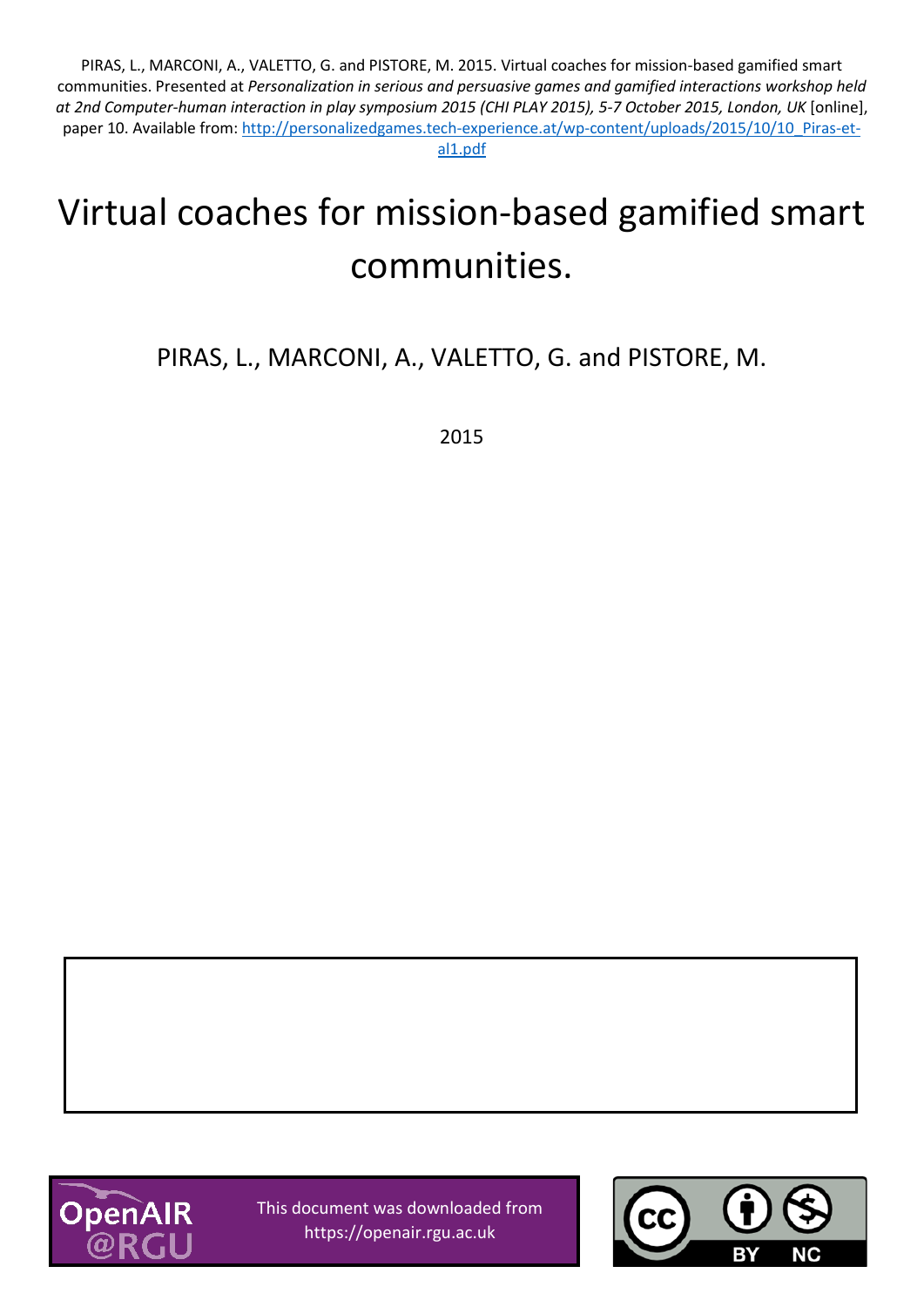# **Virtual Coaches for Mission–Based Gamified Smart Communities**

#### **Luca Piras**

University of Trento Trento, 38123, Italy luca.piras@unitn.it

#### **Annapaola Marconi**

Fondazione Bruno Kessler Trento, 38123, Italy marconi@fbk.eu

# **Giuseppe Valetto**

Fondazione Bruno Kessler Trento, 38123, Italy valetto@fbk.eu

#### **Marco Pistore**

Fondazione Bruno Kessler Trento, 38123, Italy pistore@fbk.eu

#### **Abstract**

We propose a Virtual Coach for the gamification of participatory applications in complex socio-technical systems like Smart Cities and Smart Communities. In such participatory applications, the user community is an active and essential component. Users must voluntarily take up some tasks, in order to ensure the correct operation of the application according to its requirements and goals, which, in turn, delivers collective benefits to the community. In order to facilitate users, and support their sustained engagement in a participatory application, we use a *Missions* metaphor to describe those volunteering tasks. Our Virtual Coach is then responsible for selecting and recommending missions to users, based on a variety of factors, including the criticality of the corresponding tasks for the application purposes, the importance of the task for the individual user that should take it up, user profile characteristics, like personal preferences and skills, and the in-game incentives the user would earn by completing the mission.

## **Author Keywords**

Virtual Coach; Missions; Gamification; Smart Communities; Participatory Applications

# **ACM Classification Keywords**

I.2.1 [Applications and Expert Systems]: Games; H.1.2 [User/Machine Systems]: Human information processing

Copyright remains with the authors.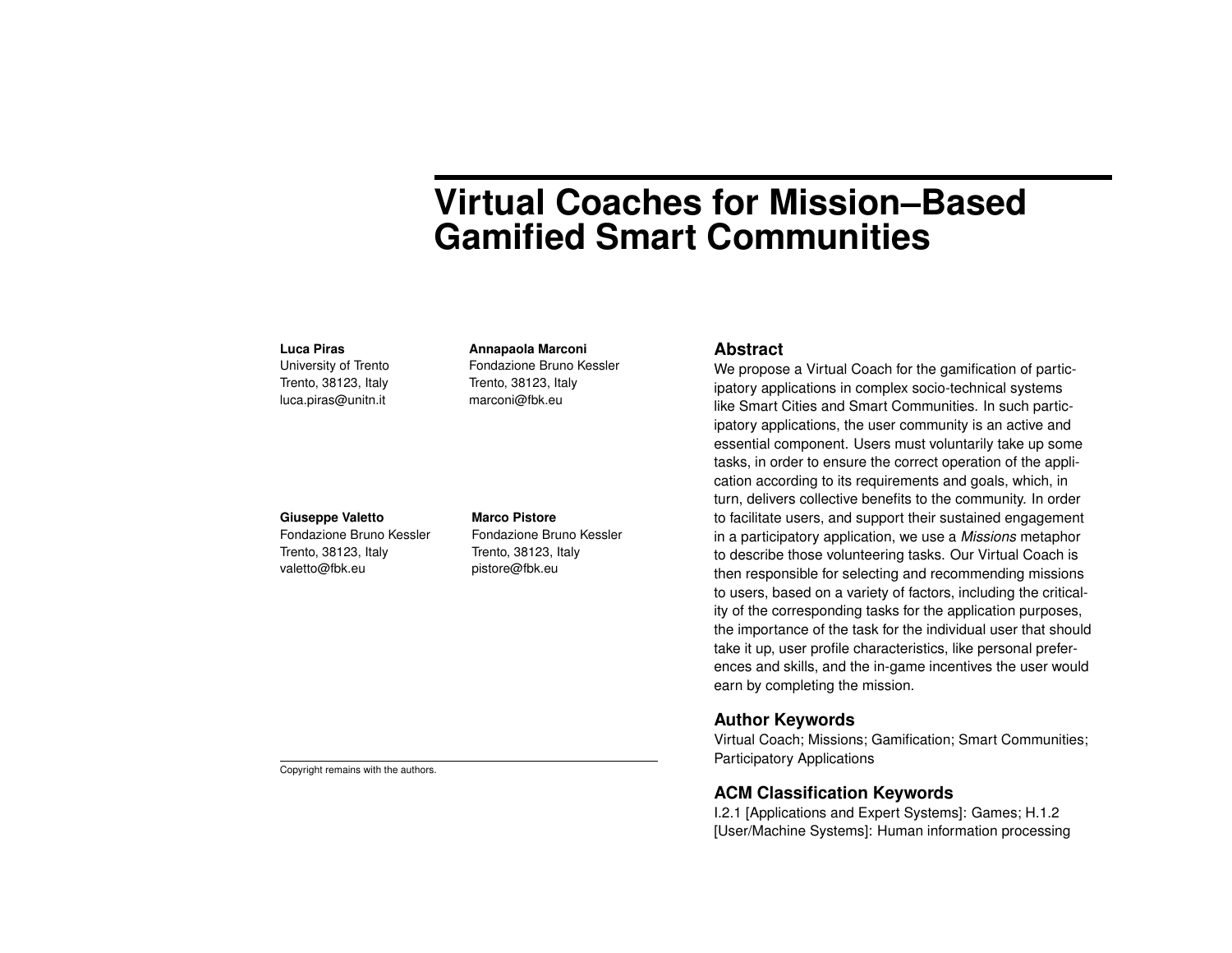#### **Introduction**

*Smart cities* are a complex conglomerate of ubiquitous services, sensors, smart objects, devices, apps, and other ICT systems, which innerve contemporary urban environments; they pose new technological, governance and social challenges and opportunities. *Smart communities* extend the concept of smart cities with an emphasis on citizens who live and work in a territory, and interact with the technologies and services above, in order to cater to their collective interests, needs and goals. Smart cities and smart communities are pre-eminent *open environments*; they are very dynamic, since services, systems, agents and devices are heterogeneous, without central ownership or control, and can appear, disappear or change behavior at any time. Moreover, they are complex, large-scale socio-technical systems, where technology aspects of functionality and performance are inextricably linked with aspects of social behavior, governance, decision-making, and people-to-people as well as people-to-technology interaction.

We propose a *Personalized Gamified Smart Virtual Coach (PGSVC)* for the mission-based gamification of participatory applications in socio-technical open environments, like smart cities and smart communities. A participatory application supports community self–help; community members must take up specific tasks, so that the application can progress in its operation, and ultimately deliver some benefits and services to the community as a whole. Our PGSVC provides guidance in participatory applications, by presenting volunteer tasks as game-like *Missions* [\[12\]](#page-5-0), and recommending to a user/player those missions that cater to her needs, while advancing the community objectives, and offering a fun competitive, or collaborative, experience. A PGSVC is particularly valuable in open environments, since – because of their dynamism, scale and complexity – a player may not have full knowledge of the whole domain, and the tasks that need to be done. A PGSVC can make dynamic decisions on the most appropriate missions for a player at a given juncture; its recommendations can be based upon multiple dimensions, including players' profiles and preferences, in—game incentives, or application state, including the collective goals and requirements of the community supported by the participatory application.

#### **Related Work**

A virtual coach is a visible or invisible assistant that supplies the player with direct or indirect suggestions on how to do well. Those suggestions may at times be tuned to the individual player with some form of personalization. Virtual coaches are used in many gamification domains. For example, in the automotive sector, virtual coaches are employed to support the exploration of a vehicle [\[3\]](#page-5-1), or to guide drivers to eco-driving styles [\[3,](#page-5-1) [9\]](#page-5-2) and to save fuel [\[8\]](#page-5-3). Richards [\[10\]](#page-5-4) proposed to apply invisible coaches to exergames. Kulyk et al. [\[7\]](#page-5-5) described guidelines for designing coaches for the gamification of physical and personal health activities. Buningh et al. [\[2\]](#page-5-6) implemented a gamified system, with a coach, for stimulating company employees to choose sustainable means of commuting to work.

Some virtual coaches use the concept of missions to deliver their recommendations, but most domains that are gamified by using missions and a virtual coach are *closed environments*. Closed environments, such as regular information systems, or mobile and web apps, are pre–defined because their services, user interactions, goals, conditions and constraints mute rarely; furthermore, those changes do not happen at runtime: modifications to the system are made offline, which allows offline maintenance of the virtual coach as well. Our goal is to apply gamification to open environments like Smart Cities [\[11,](#page-5-7) [6\]](#page-5-8), with their dynamic, large-scale user communities and ICT infrastructures.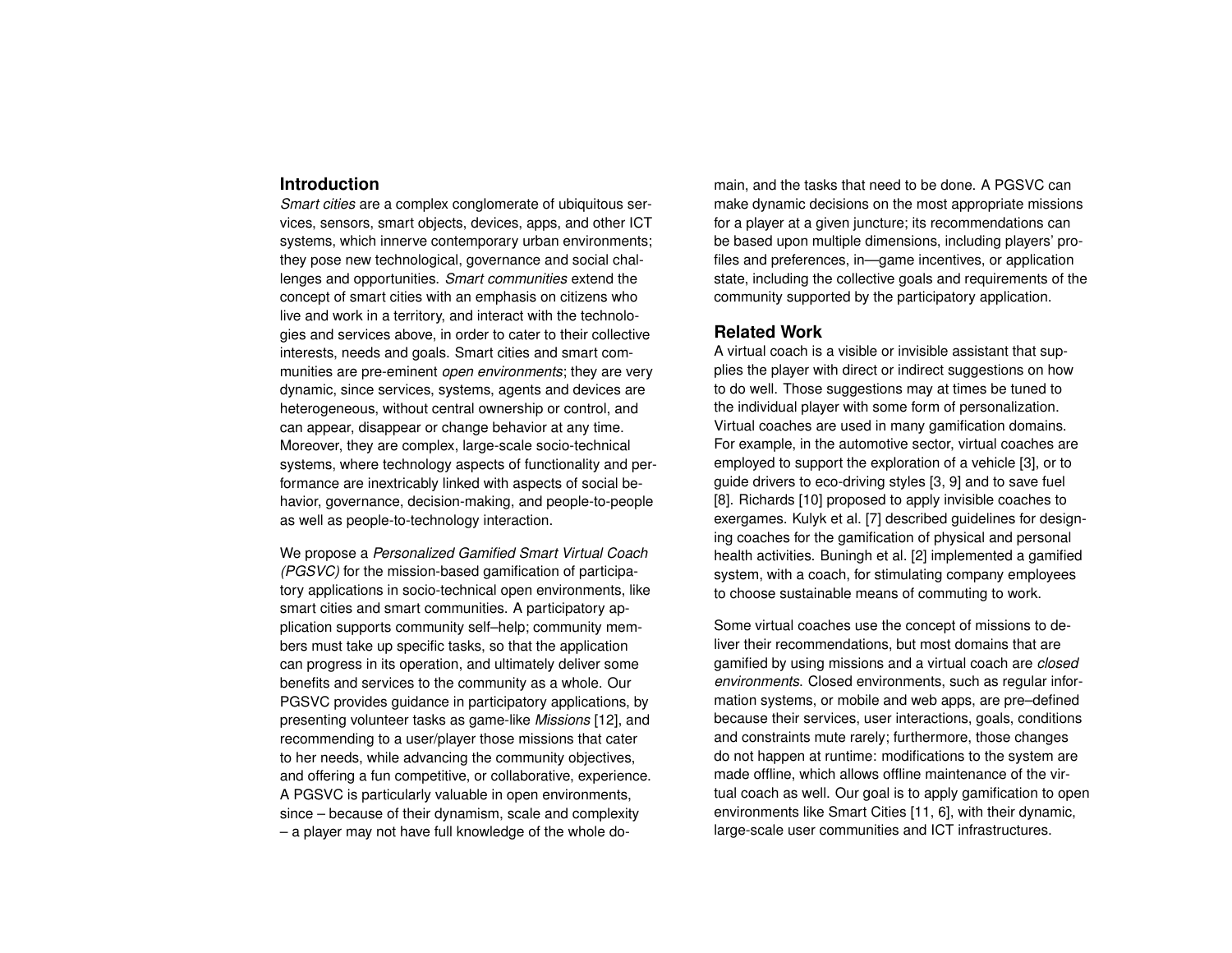There are some studies on the mission-based gamification of groups of people or communities. Fitz-Walter et al. [\[5\]](#page-5-9) reported how, in the process of university orientation, supplying students with a mission–based gamified mobile app increases engagement and improves the experience. Dodero et al. [\[4\]](#page-5-10) showed how a mission-based approach can be effective for groups of primary school children. However, those works do not consider the issue of recommending missions to community participants in an automated way by means of a virtual coach.

## **Motivating Example**

We elucidate our proposal using the case of a smart community of citizens who self-help about the theme of Children Independent Mobility (CIM). CIM is important because being an independent and active road user is fundamental for the physical, social, cognitive and emotional development of children [\[1\]](#page-5-11). Unfortunately, most parents chauffeur by car their children, especially to school. This accounts for approximately 20% of the total daily traveling population in the EU, with implications on pollution and traffic. In addition, the traffic near schools creates safety risks for children who walk or cycle to school. A smart community for CIM requires several socio-technical services that help children becoming increasingly independent during the primary school years, for example services like *Walking Bus (WB)*, *Bike Train (BT)* and *Car–Sharing (CS)*. A WB is composed of volunteers that walk a group of children of age 6 to 8 to school. The route of a WB is made of stops near the children's houses. A BT is a group of children of age 8 to 10, who ride bikes to school together autonomously. CS is for parents who live far from school, who collaborate to chauffeur by car their kids to the nearest WB stop.

To operate CIM services effectively,many tasks of a participatory nature are needed. They require volunteering by

parents, grand parents, neighbors, teachers, kids, etc. We propose to gamify these tasks as missions: e.g., "Propose a safe route for a WB", "Check if the proposed path is safe", "Preside over a dangerous crossroad". Missions can be codependent: e.g., for every WB route proposed , someone must check if the proposed path is safe for kids.

The technical components of CIM include smart bracelets, gateway sensors, smartphones, apps, etc. Smart bracelets track the movement of children . Gateways monitor other devices and interact with backend IT systems, such as school information systems, the CIM system and the gamification system. For instance: the school gateway monitors children arrived at school (via their bracelets), interacts with the school system to automatically fill the logbook, and with the gamification system for updating the game state and rewards (e.g. points) of all players for their mission completion. Mobile apps are used to coordinate community members with the CIM services.

Combining mission–based gamification of the participatory tasks with a PGSCV can encourage people to complete the necessary CIM activities in a fun way, while satisfying personal and community objectives. In the next section, we describe this idea in further detail.

#### **Characteristics of the Virtual Coaches**

A PGSVC is a software agent assigned to a specific citizen, its *owner*. A PGSVC that can successfully recommend personalized missions in a context like CIM – or a similar open-ended participatory application – must consider many criteria, which belong to the following three *dimensions*:

- 1. (like most virtual coaches) criteria that have to do with the state of the individual player within the game;
- 2. criteria that have to do with the state of the participatory application itself, and current community needs;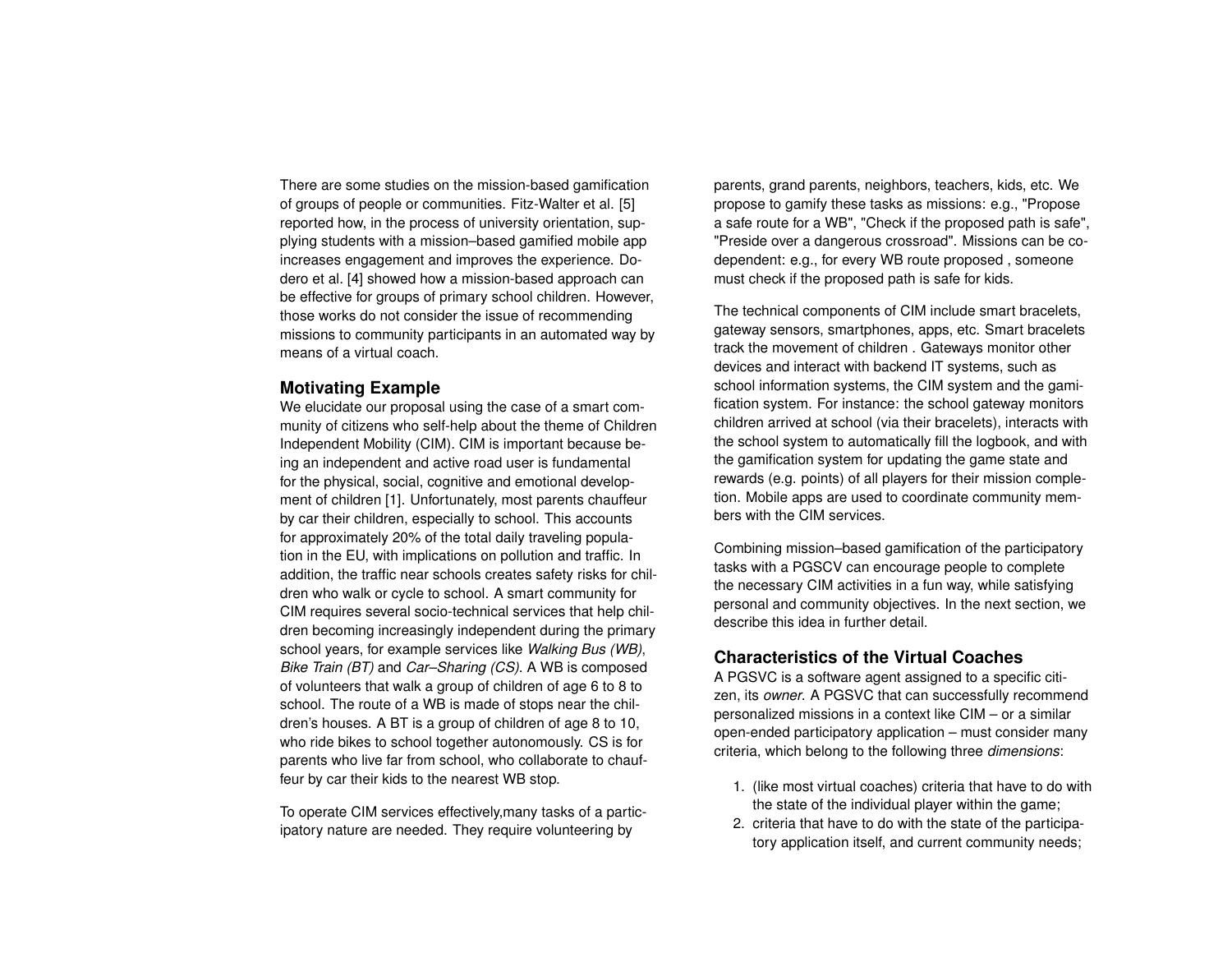3. criteria that have to do with the user profile and preferences of the player,including the role(s) she can assume in the participatory application.

A PGSVC must also consider *mission characteristics*, i.e., meta-data about the participatory tasks, which may include time urgency, difficulty, dependencies vis-a-vis other tasks, roles, skills and resources required, etc.

The following example wraps up most of the previous considerations. Anna is a licensed WB volunteer, but she has the flu; she uses her CIM app to notify her absence from tomorrow's WB. The CIM system raises an issue because the WB does not have enough volunteers; this issue corresponds to (*dimension 2*) above. Sara, Mario, Luca and Paola are all WB licensed, so their PGSVCes consider their fit for the new mission M1: "Serve as substitute volunteer of the WB". Sara's PGSVC knows from her health profile (*dimension 3*) that she is injured, and decides that the mission is impracticable. Mario's PGSVC knows that he wants to win the badge of "Master of car–sharing" (gamification state – *dimension 1*); since M1 does not fit that objective, the PGSVC assigns M1 a low priority. Luca's PGSVC identifies him as a good candidate, but finds out that mission M2: "Manage the transit of a bike train in a crossroad" is more urgently needed right now (CIM context – *dimension 2*); since Luca lives near that crossroad (*dimension 3*), his PGSVC proposes to Luca mission M2.Paola's PGSVC knows she has a son (family profile – *dimension 3*) in the WB of M1, therefore keeping that WB operational, is critical to the organization of her day as a parent. Paola is proposed mission M1 and she accepts.

An additional aspect of PGSVC can be the calculation of personalized rewards for missions. For instance, if Mario were the only available volunteer to fulfill mission M1, the PGSVC could augment his in-game incentives, to induce

the desired participatory response. For example, if points for M1 are accorded based on the length of the WB route, (*dimension 2*), the home location of the volunteer (*dimension 3*) and the number of families depending on the WB (*dimension 2*), Mario's PGSVC could decide to accord a 2 times multiplier for M1, so that Mario can achieve his goal with respect to the CIM points leaderboard (*dimension 1*).

In an open environment like a smart community, the elaboration of missions is challenging: missions can require multiple sub-steps and those steps may be dynamic. For example, the mission "Serve as substitute volunteer of the WB" of the example requires sub-steps like: make your way to the first WB stop; check in at the stop; check the list of children joining at that stop, etc. The PGSVC should be able to produce such a plan, and also change it during execution; for example, if a citizen notifies the CIM system that a section of the WB route is unsafe, that may require a change in the mission plan, the WB volunteer should be updated, and other missions may need to be created.

#### **Conclusions**

We introduced a *Personalized Gamified Smart Virtual Coach* for gamifying participatory applications in smart communities. We use the metaphor of *missions* to stimulate engagement in participatory tasks. Our PGSVC recommends appropriate missions to community members/players, by reasoning about multiple criteria related to mission characteristics, players goals, and the the smart community needs and objectives. We will implement this idea with a case study on *Children Independent Mobility* in the city of Trento (Italy).

# **Acknowledgments**

This work was supported in part by the European Commission under Grant Agreement # 608991 - STRETLIFE.